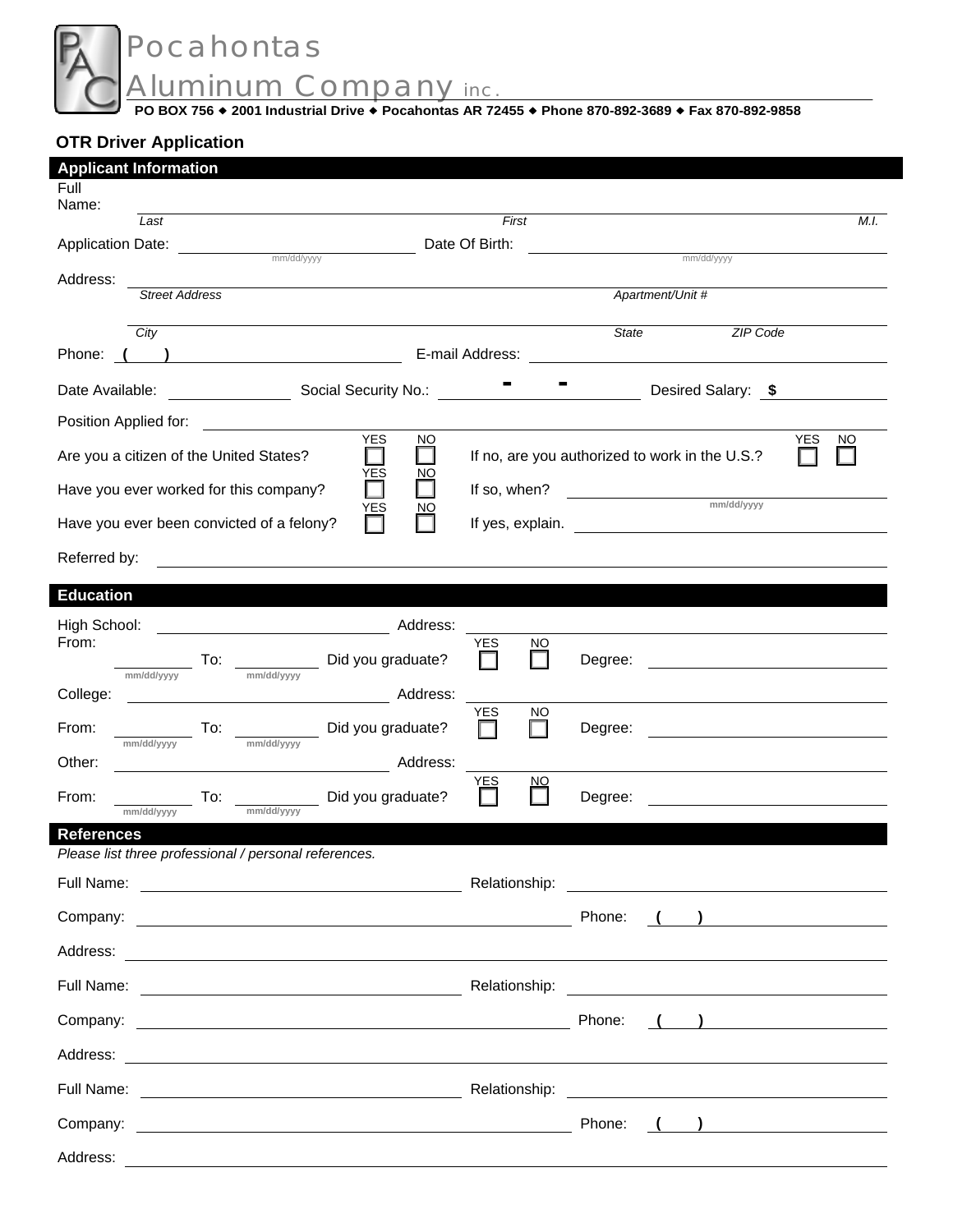| <b>Previous Employment</b>                                                                                                                                                                                                     |                   |                     |                                                                                                                                                                                                                                                                                                                              |
|--------------------------------------------------------------------------------------------------------------------------------------------------------------------------------------------------------------------------------|-------------------|---------------------|------------------------------------------------------------------------------------------------------------------------------------------------------------------------------------------------------------------------------------------------------------------------------------------------------------------------------|
| Give a COMPLETE RECORD of all employment for the past three (3) years, including any unemployment or self-employment<br>periods, and all commercial driving experience for the past ten (10) years.                            |                   |                     |                                                                                                                                                                                                                                                                                                                              |
| Company:<br><u> 1989 - Johann Stoff, deutscher Stoffen und der Stoffen und der Stoffen und der Stoffen und der Stoffen und der</u>                                                                                             |                   |                     | Phone: ( )                                                                                                                                                                                                                                                                                                                   |
| Address:                                                                                                                                                                                                                       |                   |                     | $\begin{array}{cccccccccc} \textbf{From:} & & & \textbf{To:} & & \textbf{max}_{\text{mm/dd/yyy}} \end{array}$                                                                                                                                                                                                                |
|                                                                                                                                                                                                                                |                   |                     |                                                                                                                                                                                                                                                                                                                              |
|                                                                                                                                                                                                                                |                   |                     | <u> 1980 - Jan Stein Harry Stein Berlin (d. 1980)</u>                                                                                                                                                                                                                                                                        |
|                                                                                                                                                                                                                                |                   |                     |                                                                                                                                                                                                                                                                                                                              |
| Were you subject to the FMCSRs while employed<br>here?                                                                                                                                                                         | YES               | <u>NO</u>           | Was your job designated as a safety-<br><b>YES</b><br>NO<br>sensitive function in any DOT- regulated<br>mode subject to the drug and alcohol<br>testing requirements of 49 CFR Part 40?                                                                                                                                      |
| Company:                                                                                                                                                                                                                       |                   |                     |                                                                                                                                                                                                                                                                                                                              |
| Address:                                                                                                                                                                                                                       |                   |                     | <b>Erom:</b> $\frac{1}{2}$ <b>From:</b> $\frac{1}{2}$ <b>To:</b> $\frac{1}{2}$ $\frac{1}{2}$ $\frac{1}{2}$ $\frac{1}{2}$ $\frac{1}{2}$ $\frac{1}{2}$ $\frac{1}{2}$ $\frac{1}{2}$ $\frac{1}{2}$ $\frac{1}{2}$ $\frac{1}{2}$ $\frac{1}{2}$ $\frac{1}{2}$ $\frac{1}{2}$ $\frac{1}{2}$ $\frac{1}{2}$ $\frac{1}{2}$ $\frac{1}{2}$ |
| Supervisor:                                                                                                                                                                                                                    |                   |                     |                                                                                                                                                                                                                                                                                                                              |
| Reason for Leaving:<br>Job Title:                                                                                                                                                                                              |                   |                     |                                                                                                                                                                                                                                                                                                                              |
| Were you subject to the FMCSRs while employed<br>here?                                                                                                                                                                         | <b>YES</b><br>l I | NO.                 | Was your job designated as a safety-<br><b>YES</b><br>ΝO<br>sensitive function in any DOT- regulated<br>mode subject to the drug and alcohol<br>testing requirements of 49 CFR Part 40?                                                                                                                                      |
| Company:                                                                                                                                                                                                                       |                   |                     |                                                                                                                                                                                                                                                                                                                              |
| Address:                                                                                                                                                                                                                       |                   |                     | <b>Example 2018</b> From: $\frac{1}{\text{max}\left(\frac{1}{2}\right)^{1/2}}$ To: $\frac{1}{\text{min}\left(\frac{1}{2}\right)^{1/2}}$ To: $\frac{1}{\text{min}\left(\frac{1}{2}\right)^{1/2}}$                                                                                                                             |
| Supervisor:                                                                                                                                                                                                                    |                   |                     | Salary/Wage: <u>contract and the set of the set of the set of the set of the set of the set of the set of the set of the set of the set of the set of the set of the set of the set of the set of the set of the set of the set </u>                                                                                         |
| Job Title:                                                                                                                                                                                                                     |                   | Reason for Leaving: |                                                                                                                                                                                                                                                                                                                              |
| Were you subject to the FMCSRs while employed<br>here?                                                                                                                                                                         | <b>YES</b>        | NO.                 | <b>YES</b><br>Was your job designated as a safety-<br>NO<br>sensitive function in any DOT- regulated<br>H<br>mode subject to the drug and alcohol<br>testing requirements of 49 CFR Part 40?                                                                                                                                 |
| Company:                                                                                                                                                                                                                       |                   |                     | Phone: ( )                                                                                                                                                                                                                                                                                                                   |
| Address:                                                                                                                                                                                                                       |                   |                     | To:<br>From:                                                                                                                                                                                                                                                                                                                 |
| Supervisor:                                                                                                                                                                                                                    |                   |                     | mm/dd/yyyy<br>mm/dd/yyyy                                                                                                                                                                                                                                                                                                     |
| Job Title:                                                                                                                                                                                                                     |                   | Reason for Leaving: |                                                                                                                                                                                                                                                                                                                              |
| Were you subject to the FMCSRs while employed<br>here?                                                                                                                                                                         | <b>YES</b>        | NO.                 | Was your job designated as a safety-<br><b>YES</b><br><u>NO</u><br>sensitive function in any DOT- regulated<br>mode subject to the drug and alcohol<br>testing requirements of 49 CFR Part 40?                                                                                                                               |
| Company:                                                                                                                                                                                                                       |                   |                     |                                                                                                                                                                                                                                                                                                                              |
| Address:<br><u> 1980 - Johann Barbara, martin amerikan basar dan basa dan basa dan basa dalam basa dalam basa dalam basa dala</u>                                                                                              |                   |                     | From: $\frac{1}{\text{mm/dd/yyy}}$ To: $\frac{1}{\text{mm/dd/yyyy}}$                                                                                                                                                                                                                                                         |
|                                                                                                                                                                                                                                |                   |                     |                                                                                                                                                                                                                                                                                                                              |
| Job Title: The Commission of the Commission of the Commission of the Commission of the Commission of the Commission of the Commission of the Commission of the Commission of the Commission of the Commission of the Commissio |                   | Reason for Leaving: |                                                                                                                                                                                                                                                                                                                              |
| Were you subject to the FMCSRs while employed<br>here?                                                                                                                                                                         | <b>YES</b>        | NO.                 | Was your job designated as a safety-<br><b>YES</b><br><u>NO</u><br>sensitive function in any DOT- regulated<br>mode subject to the drug and alcohol<br>testing requirements of 49 CFR Part 40?                                                                                                                               |

\*Includes vehicles having a GVWR of 26,001 lbs. or more, vehicles designed to transport 16 or more passengers (including the driver), or any size vehicle used to transport hazardous materials in a quantity requiring placarding.

The Federal Motor Carrier Safety Regulations (FMCSRs) apply to anyone operating a motor vehicle on a highway in interstates commerce to transport passengers or property when the vehicle: (1) weighs or has GVWR OF 10,001 lbs. or more, (2) is designed or used to transport more than 8 passengers (including the driver, or (3) is of any size and is used to transport hazardous materials in a quantity requiring placarding.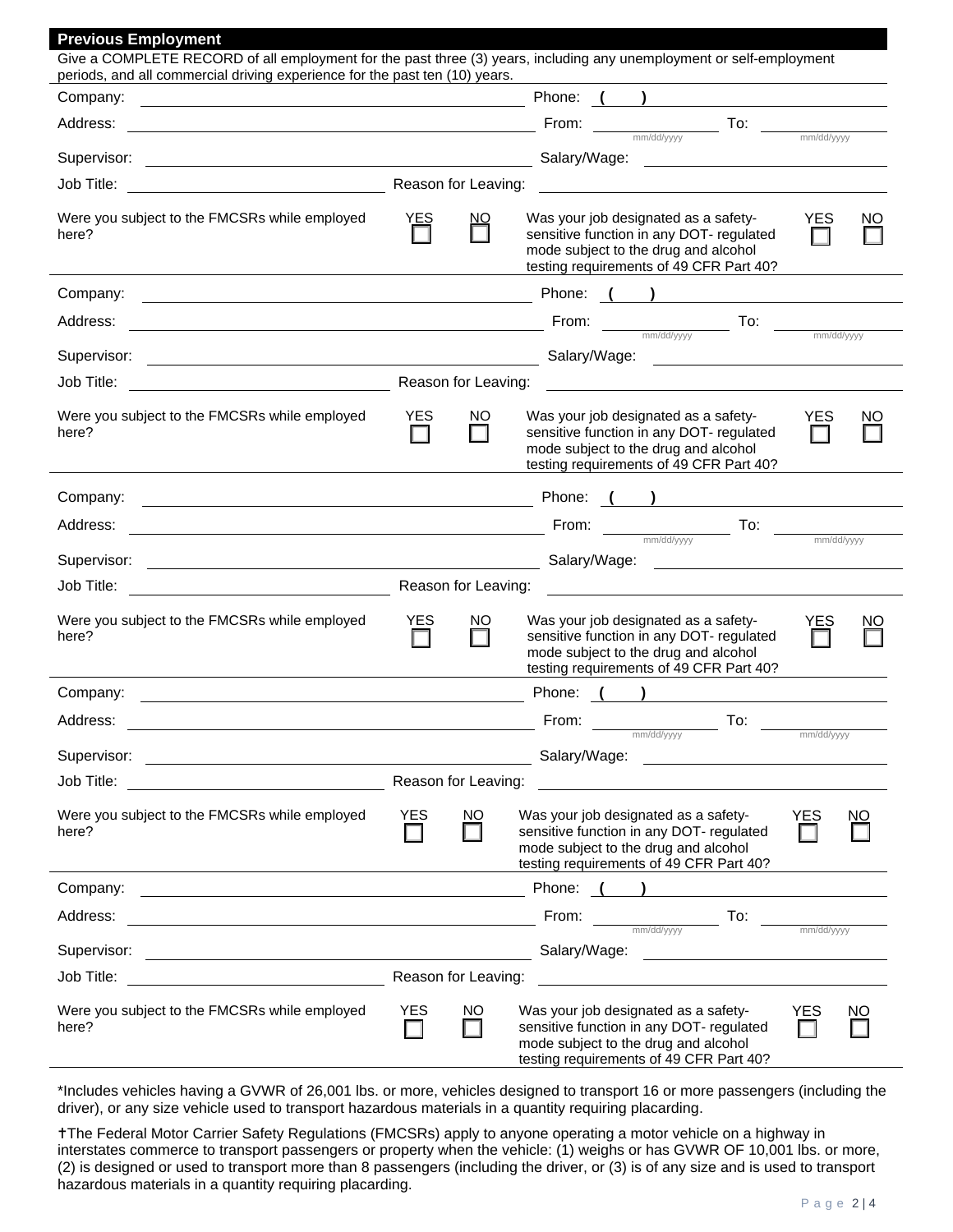## **Driving Experience**

| Class of Equipment        | From | To | Approximate Number of Miles |
|---------------------------|------|----|-----------------------------|
| <b>Straight Truck</b>     |      |    |                             |
| Tractor & Semitrailer     |      |    |                             |
| Tractor & two trailers    |      |    |                             |
| Tractor & triple trailers |      |    |                             |
| Other                     |      |    |                             |

List operated in, for the last five (5) years \_

List special courses/training completed (PTD/DDC, HAZMAT, ETC)

List any Safe Driving Awards you hold and from whom:

#### **Accident Record for past three (3) years: (attach sheet if more space is needed):**

| Date of Accident | Nature of Accidents (Head on,<br>rear end, etc) | Location of Accident | # of<br>Fatalities | # of People Injured |
|------------------|-------------------------------------------------|----------------------|--------------------|---------------------|
|                  |                                                 |                      |                    |                     |
|                  |                                                 |                      |                    |                     |
|                  |                                                 |                      |                    |                     |

## **Traffic Convictions and Forfeitures for the last three (3) years (other than parking violations):**

| Date of Accident | Location | Charge | Penalty |
|------------------|----------|--------|---------|
|                  |          |        |         |
|                  |          |        |         |
|                  |          |        |         |
|                  |          |        |         |

## **Driver's License (list each driver's license held in the past three (3) years:**

| <b>State</b> | License | Type | Endorsements   Expiration Date |
|--------------|---------|------|--------------------------------|
|              |         |      |                                |
|              |         |      |                                |
|              |         |      |                                |
|              |         |      |                                |
|              |         |      |                                |

| Have you ever been denied a license, permit or privilege to operate a motor vehicle? |  |  |
|--------------------------------------------------------------------------------------|--|--|
|                                                                                      |  |  |
|                                                                                      |  |  |

Has any license, permit or privilege ever been suspended or revoked?

Is there any reason you might be unable to perform the functions of the job for which you have applied (as described in the job description)?

Have you ever been convicted of a felony?

If the answers to any questions listed above are "yes", give details.

| <b>YES</b> | <u>NC</u> |
|------------|-----------|
|            |           |
|            |           |
|            |           |